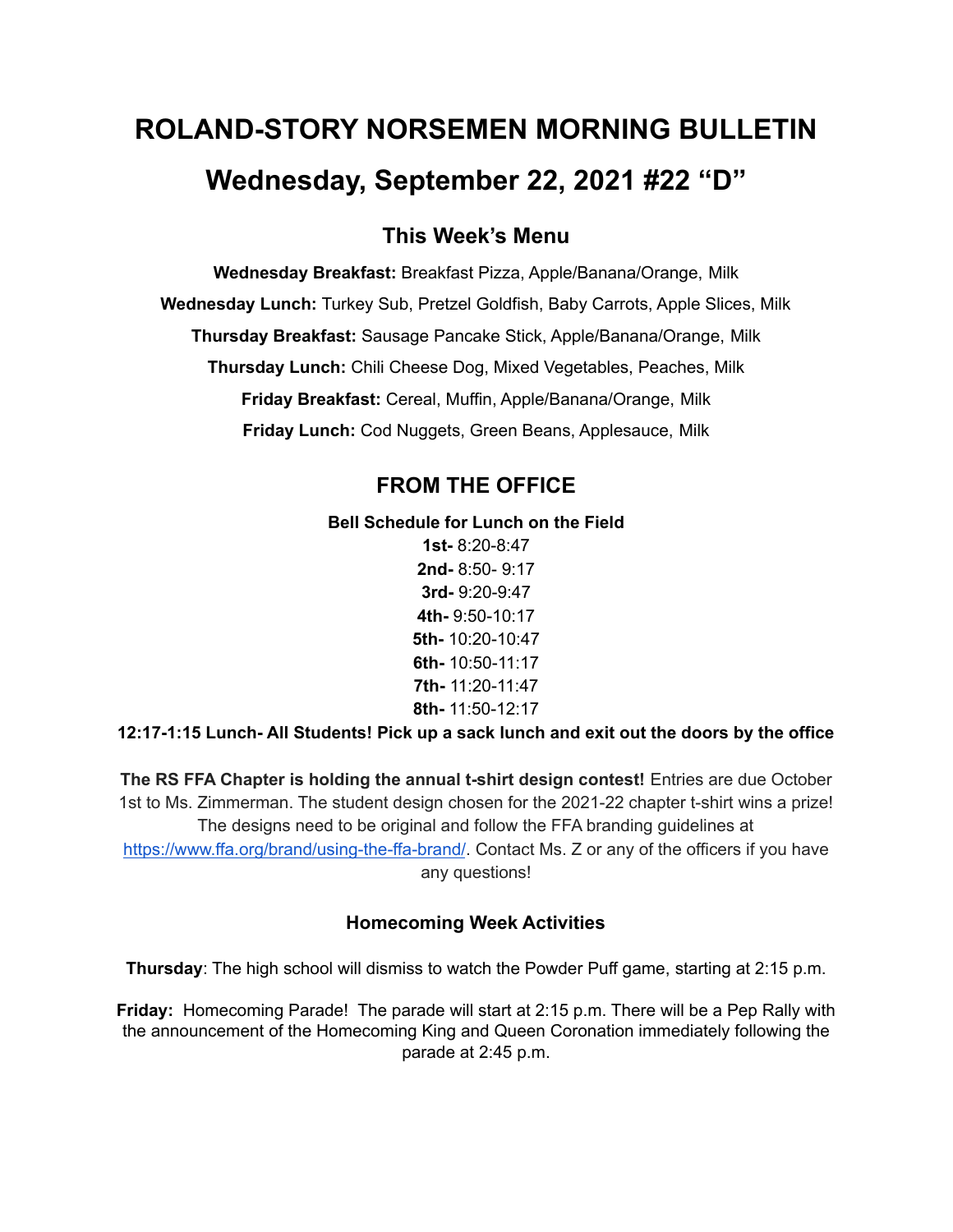**Homecoming Week Themes 9/20-9/24**

**Wednesday: Denim Day Thursday: Hawaiian Day Friday: Norsemen Spirit Day** ⚫️

# **From the Counselor's Office:**

# **[COUNSELOR'S](https://docs.google.com/document/d/1vmwczNPbDzXe9vFaG5LJMQ7NYDv-i4oQJHybqA65TUc/edit?usp=sharing) FOLDER**

# **College/Military Visit @ RSHS Sign up [here](https://forms.gle/9pTD2FPMHGQVCXTcA) by Friday, 9/24 to be requested**

DMACC Application Day: Tuesday, 9/28 @ Seminar (Higginbottom Room)

**UNI** / **Notertally of a** Wednesday, 9/29 @ Seminar (Higginbottom Room)

**COMMAGENTRAL Friday, 10/1 @ Seminar (Higginbottom Room)** 

## **Scholarships**

\*University of Iowa: [Strayer-Rairden](https://drive.google.com/file/d/19dd2KrYVSWYKX2eleClYPvARc5_M10rR/view?usp=sharing) Scholarship- \$1,000 (renewable) due 1/31. Going to U of I and has declared Physics or Astronomy as their major

\*Most Valuable Student Contest by Elks National [Foundation](https://www.elks.org/scholars/scholarships/mvs.cfm)- \$1,000-\$12,500 due 11/15 For 4yr degree/full time basis. Do not have to be related to Elks members.

\*Legacy Awards by Elks National [Foundation-](https://www.elks.org/scholars/scholarships/Legacy.cfm) \$4,000 due 2/7 For children or grandchildren of Elks members.

## [\\*StudentScholarsihps.org](https://drive.google.com/file/d/15_QGMs4o4nf-uHxHY58Ue31_w-7Qw42k/view?usp=sharing)

1) Be Bold Scholarship- \$25,102 due 9/30 2) Good Fortune Scholarship- \$1,000 due 9/30 3) CollegeXpress Scholarship- \$10,000 due 9/30 4) Nitro Scholarship- \$2,000 due 9/30 5) SP High School Scholarship- \$10,000 due 9/30 6) Women's Ministries Scholarship Program- \$20,000 due 10/15 7) NACME Scholarships- \$5,000 due 10/30 8) Coca-Cola Scholars Program- \$20,000 due 10/31 9) Duckett Local Conservation Scholarship- \$1,000 due 10/31 10) Pursuing a Positive Impact Scholarship- \$3,000 due 10/31 11) Builders' Association Scholarship- \$3,000 due 11/1 12) Hispanic Heritage Youth Awards- \$3,500 due 11/14